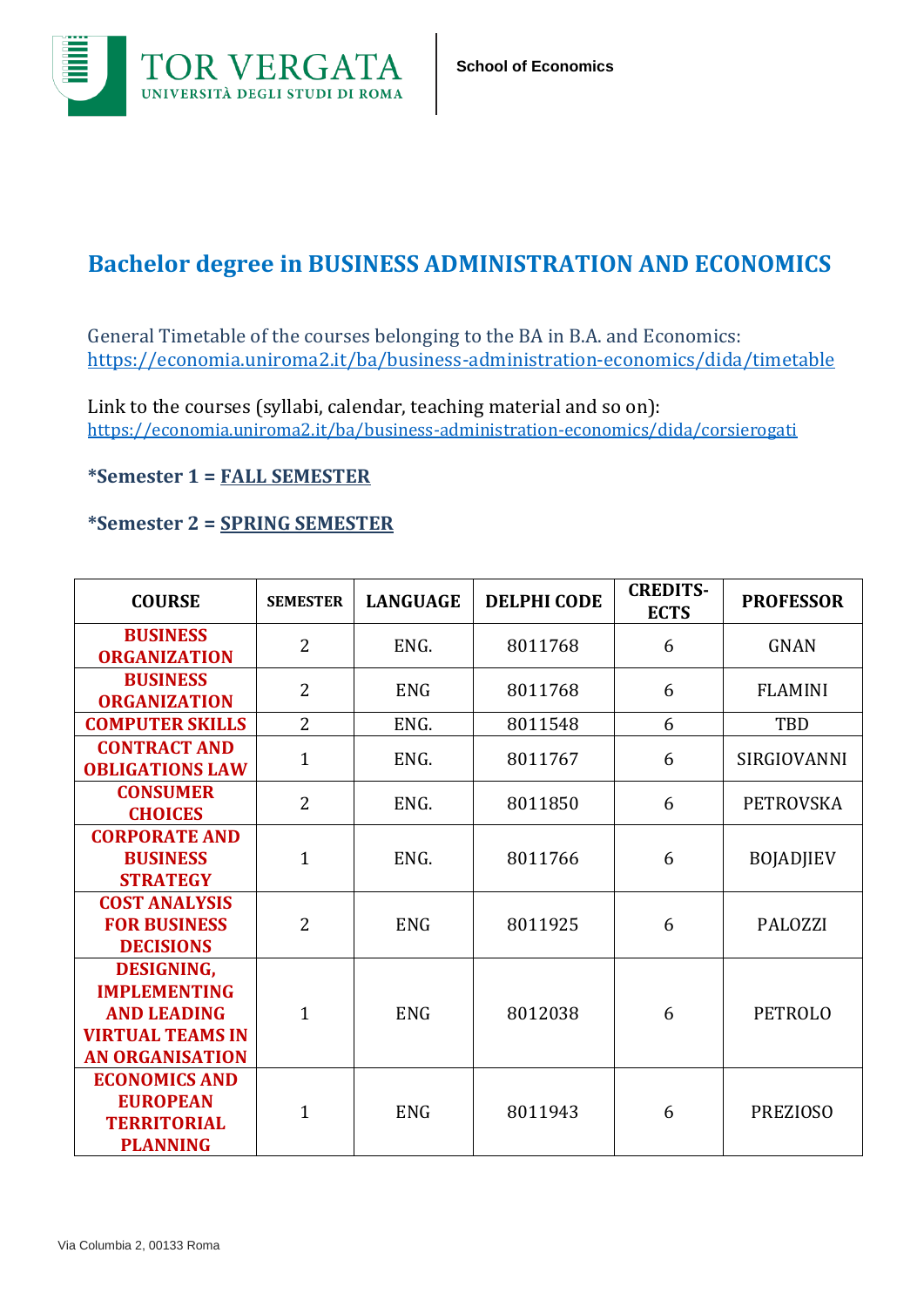

| <b>ECONOMIC</b><br><b>HISTORY</b>                                                                                                                                                                                      | $\overline{2}$ | ENG.       | 8011758 | 6  | <b>VECCHI</b>                 |
|------------------------------------------------------------------------------------------------------------------------------------------------------------------------------------------------------------------------|----------------|------------|---------|----|-------------------------------|
| <b>ENTREPRENEURSHIP</b><br><b>AND BUSINESS</b><br><b>MODEL</b>                                                                                                                                                         | $\overline{2}$ | <b>ENG</b> | 8011852 | 6  | PELLEGRINI                    |
| <b>EUROPEAN</b><br><b>CORPORATE LAW</b>                                                                                                                                                                                | $\mathbf{1}$   | ENG.       | 8011732 | 6  | <b>CIOCCA</b>                 |
| <b>FINANCIAL</b><br><b>ACCOUNTING</b>                                                                                                                                                                                  | $\overline{2}$ | <b>ENG</b> | 8011759 | 6  | <b>BRUNELLI</b>               |
| <b>FINANCIAL</b><br><b>ANALYSIS</b>                                                                                                                                                                                    | $\overline{2}$ | ENG.       | 8011575 | 6  | <b>BRUNELLI</b>               |
| <b>FINTECH. NEW</b><br><b>INNOVATIVE</b><br><b>TRENDS:</b><br><b>BLOCKCHAIN,</b><br><b>BITCOIN AND</b><br><b>ARTIFICIAL</b><br><b>INTELLIGENCE</b><br><b>(Seminar Activity -</b><br><b>NO GRADE</b><br><b>AWARDED)</b> | $\overline{2}$ | ENG.       | 8011944 | 3  | TBD                           |
| <b>FUNDAMENTALS</b><br><b>OF BUSINESS</b><br><b>ADMINISTRATION</b>                                                                                                                                                     | $\mathbf{1}$   | ENG.       | 8011730 | 12 | <b>MONTEDURO</b>              |
| <b>FUNDAMENTALS</b><br><b>OF BUSINESS</b><br><b>ADMINISTRATION</b>                                                                                                                                                     | $\mathbf{1}$   | ENG.       | 8011730 | 12 | TBD                           |
| <b>GAME THEORY</b>                                                                                                                                                                                                     | $\overline{2}$ | ENG.       | 8011754 | 6  | <b>PAPA</b>                   |
| <b>GENERAL</b><br><b>MANAGEMENT</b>                                                                                                                                                                                    | $\overline{2}$ | ENG.       | 8011731 | 9  | <b>ABATECOLA</b>              |
| <b>HUMAN RESOURCE</b><br><b>MANAGEMENT</b><br><b>STRATEGY IN</b><br><b>FAMILY BUSINESS</b>                                                                                                                             | $\overline{2}$ | <b>ENG</b> | 8012037 | 6  | PALUMBO -<br><b>FLAMINI</b>   |
| <b>INDUSTRIAL</b><br><b>ORGANIZATION</b>                                                                                                                                                                               | $\mathbf{1}$   | ENG.       | 8011755 | 9  | <b>IOZZI</b>                  |
| <b>INTRODUCTION</b><br><b>TO TIME SERIES</b><br><b>ECONOMETRICS</b>                                                                                                                                                    | $\mathbf{1}$   | ENG.       | 8011762 | 6  | SAVIC                         |
| <b>INTRODUCTION</b><br><b>TO FINANCE</b>                                                                                                                                                                               | $\overline{2}$ | ENG.       | 8011753 | 12 | NICOLINI;<br><b>FATTOBENE</b> |
| <b>INTRODUCTION</b><br>T <sub>0</sub><br><b>ORGANIZATIONAL</b><br><b>CHANGE</b>                                                                                                                                        | $\mathbf{1}$   | <b>ENG</b> | 8011975 | 6  | <b>PALUMBO</b>                |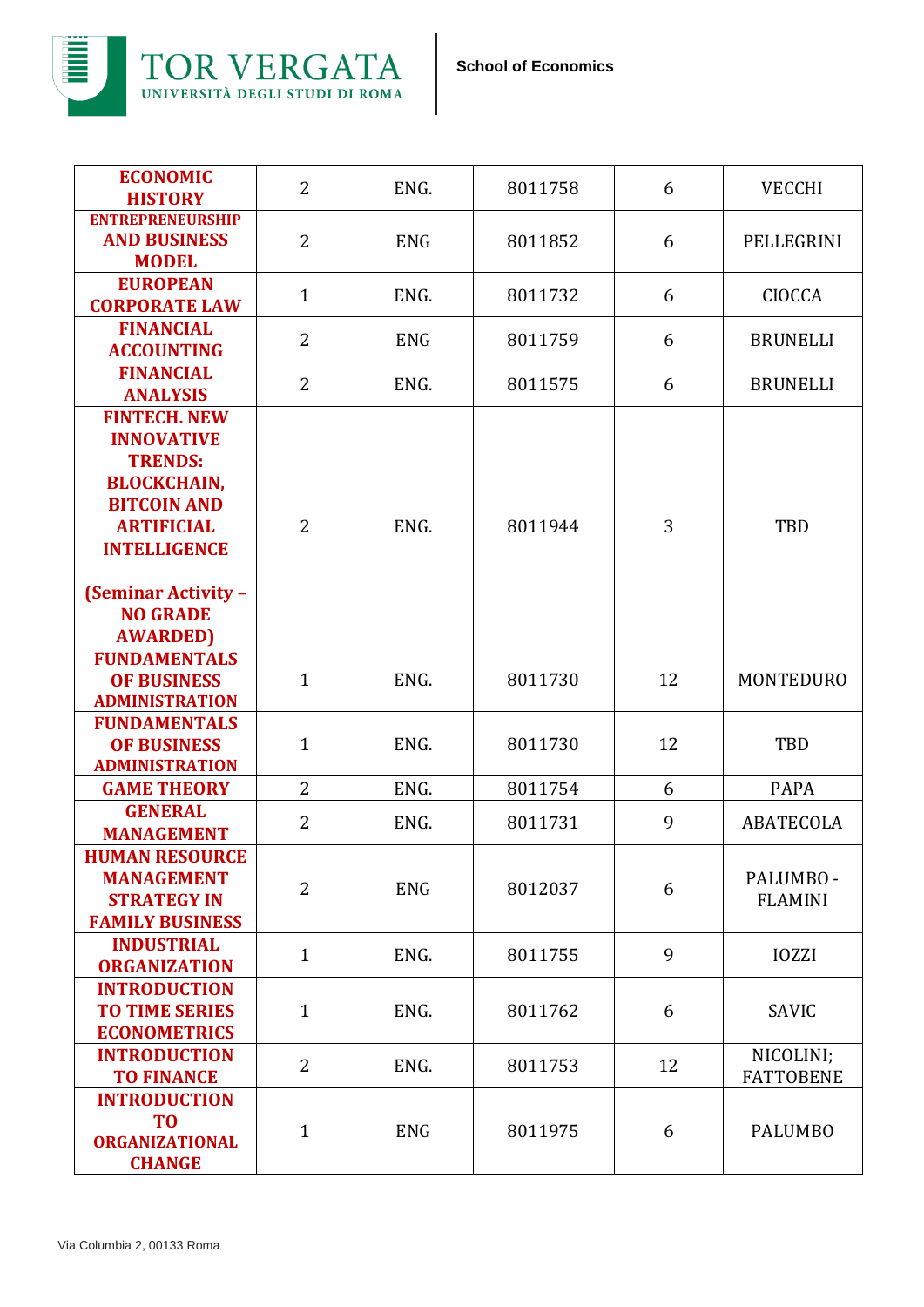

| <b>INTRODUCTION</b><br><b>TO PUBLIC LAW</b>                                                                                      | $\mathbf{1}$   | ENG.       | 8011736 | 6  | <b>CONTICELLI</b>          |
|----------------------------------------------------------------------------------------------------------------------------------|----------------|------------|---------|----|----------------------------|
| <b>INTRODUCTION</b><br><b>TO PUBLIC LAW</b>                                                                                      | $\mathbf{1}$   | ENG.       | 8011736 | 6  | <b>VANNINI</b>             |
| <b>KNOWLEDGE</b><br><b>MANAGEMENT</b><br><b>FOUNDATIONS</b>                                                                      | $\overline{2}$ | ENG.       | 8011829 | 6  | <b>LEONI</b>               |
| <b>MACROECONOMICS</b>                                                                                                            | $\mathbf{1}$   | ENG.       | 8011540 | 9  | PIERGALLINI                |
| <b>MARKETING</b>                                                                                                                 | $\mathbf{1}$   | <b>ENG</b> | 8011423 | 6  | <b>TBD</b>                 |
| <b>MATHEMATICAL</b><br><b>FINANCE</b>                                                                                            | $\mathbf{1}$   | ENG.       | 8011544 | 6  | <b>HERZEL</b>              |
| <b>MATHEMATICS</b>                                                                                                               | $\mathbf{1}$   | ENG.       | 8011793 | 12 | <b>PIRINO</b><br>COLANERI; |
| <b>MICROECONOMICS</b>                                                                                                            | $\overline{2}$ | ENG.       | 8011733 | 12 | CALVANO;<br><b>CESI</b>    |
| <b>ORGANIZING FOR</b><br><b>ARTS AND</b><br><b>CULTURE</b>                                                                       | $\overline{2}$ | <b>ENG</b> | 8012044 | 6  | <b>PARESCHI</b>            |
| PLANNING,<br><b>BUDGETING AND</b><br><b>FORECASTING 101</b><br><b>(Seminar Activity -</b><br><b>NO GRADE</b><br><b>AWARDED</b> ) | $\mathbf{1}$   | <b>ENG</b> | 8011983 | 6  | LOMBARDI                   |
| <b>PRINCIPLES OF</b><br><b>CORPORATE</b><br><b>FINANCE</b>                                                                       | 2              | <b>ENG</b> | 8011933 | 6  | <b>VULPIANI</b>            |
| <b>PUBLIC</b><br><b>ECONOMICS AND</b><br><b>POLICY</b>                                                                           | $\overline{2}$ | ENG.       | 8011763 | 6  | <b>SOBBRIO</b>             |
| <b>QUANTITATIVE</b><br><b>METHODS</b>                                                                                            | $\mathbf{1}$   | ENG.       | 8011794 | 12 | TBD; GRASSI                |
| <b>QUANTITATIVE</b><br><b>METHODS III</b>                                                                                        | $\overline{2}$ | ENG.       | 8011764 | 6  | <b>BRUNETTI</b>            |